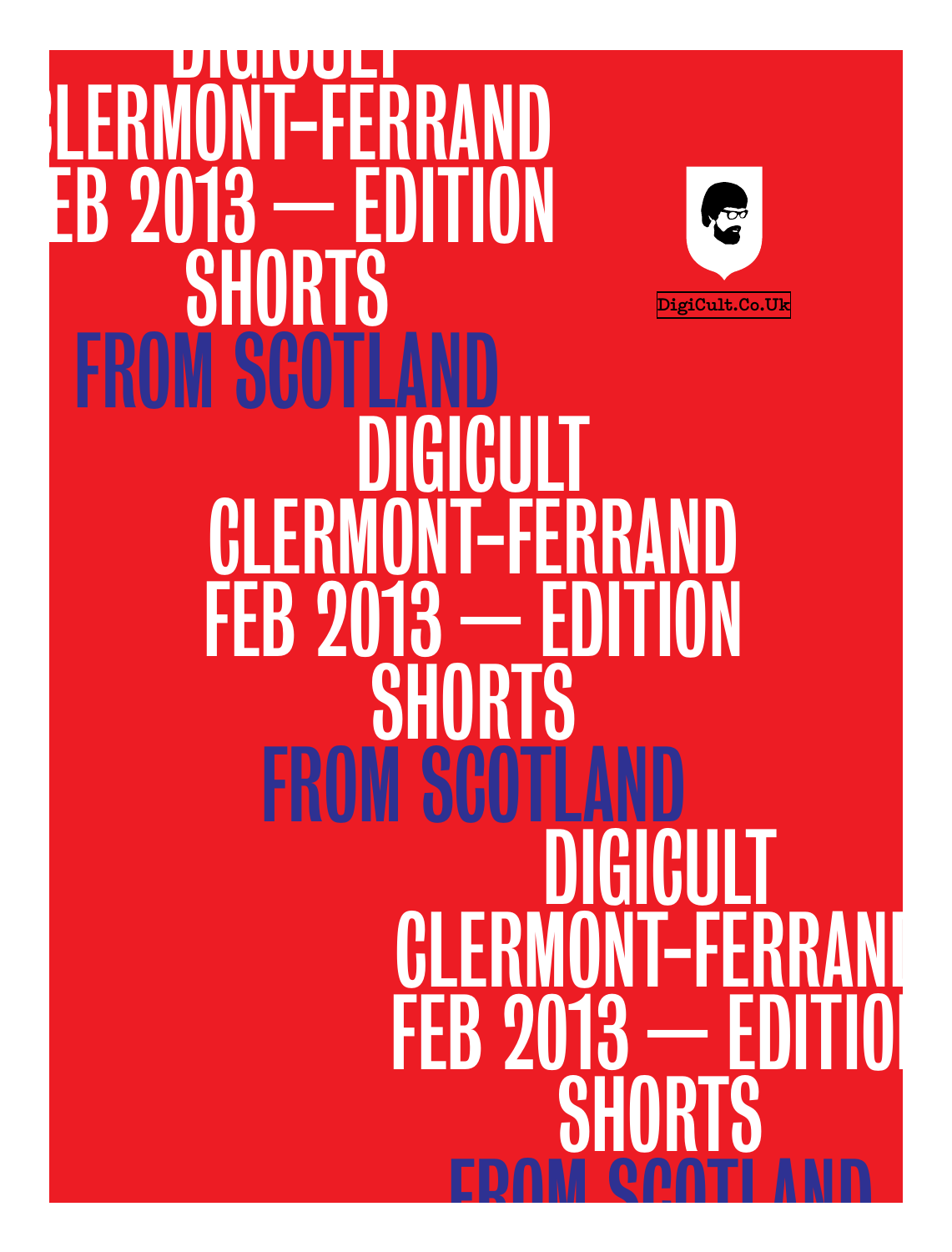The name DigiCult first appeared on the independent UK scene in 2001 — a short film strand funded by the UK Film Council in Scotland through the Glasgow Media Access Centre (GMAC).

Working with tiny resources, the project's founder producer Paul Welsh (Skeletons, Lore) worked with GMAC's core staff over five years, developing and producing over 25 shorts with budgets ranging from

£1k to £8K.

These shorts included a number of BAFTA Scotland winning films including Chris Waitt's comedy classic Dupe (2005) and Martin Smith's hard hitting

Tracks (2006).

Early in 2007 — as part of GMAC's general re-branding — the DigiCult short film strand was wound down before the name and original philosophy of the project was resurrected again in Autumn 2008 through a new independent company, set-up by Paul Welsh and partner producer David Smith (Shell).

Since DigiCult's relaunch — partnering successively with Scottish Screen, UK Film Council, BBC Scotland, Screen Hi, Glasgow Film Festival, Virgin Media Shorts and most importantly Creative Scotland — the company has established itself as one of the longest running and most successful independent talent development organisations in British film.

In the last four years, we have produced 15 multiaward winning live action, animation and documentary projects with new and emerging Scottish / UK talent. And all these films are featured in this publication.

Based predominantly in Scotland but working internationally, over the last twelve years the company's producers and numerous creative associates have developed and produced over 70 short, medium and feature length films, many of them prize-winners for first and second time filmmakers who continue to lightup the UK film industry. And here's just a few of them (and the shorts they've made with DigiCult):

Chris Waitt (Dupe), Johnny Barrington (Trawler), Martin Smith (Tracks), Zam Salim (Original Bob), Jessica Ashman (Fixing Luka), Stewart Comrie (Battenberg), Tom Chick (Death In A Nut), Zack Copping (Cotopaxi, Foxy and Marina), Gregor Johnstone (I'll Be Right Here, The Rule of Thumb), Ruth Paxton (Paris/ Sexy) and Michael Pearce (Rite).

BUT BEFORE YOU READ ON, HERE'S A SHORT history of the company — its work with new and emerging UK talent across animation, live action and documentary AND a statement of our commitment to narrative film which now extends to features as well as shorts.

Since DigiCult's first ground-breaking GMAC commissions, our films have been nominated (and sometimes won) BAFTA and BIFA awards, the Golden Bear (Berlin), EIFF's McLaren Animation Award and featured in numerous international competition selections for Best Live Action, Animation and Documentary Shorts (including Encounters, LSFF, Oberhausen, Uppsala, EIFF, Flickerfest).

In the last three years, there have been many individual awards for the talent involved in these films, agents and further commissions secured, fast-tracking careers in the industry at the highest level. Everything a quality short should deliver for new and emerging talent internationally.

Looking ahead — partnering with Hopscotch Films on Scottish Shorts 2013 — DigiCult continues to push emerging talent to deliver great stories for the screen. A new slate of live action and animated Scottish Shorts will be delivered summer 2013.

And with the ongoing support of Creative Scotland for DigiCult's Incubator Programme, the company is now developing a slate of features for the international market, including horror, comedy and straight ahead drama like only we can do.

With so much going on, it's definitely time to join the cult.

**Paul Welsh — Producer** January 2013

**Any questions?**  [Paul@DigiCult.Co.Uk](mailto:Paul@digicult.co.uk)

For the first time, DigiCult's complete award-winning catalogue of Scottish Shorts is available to international buyers. Our new distribution, sales and marketing pushbegins at this year's Clermont-Ferrand International Short Film Festival.

Inside the first edition of our new market paper, you will find information on many of the films we've made. fresh editions will coincide with major markets and festivals throughout the year.

Each edition will feature an expanding catalogue of new and classic shorts and features from Scotland. We are selling Scottish film to the world.



# DIGICULT 2001 — 2013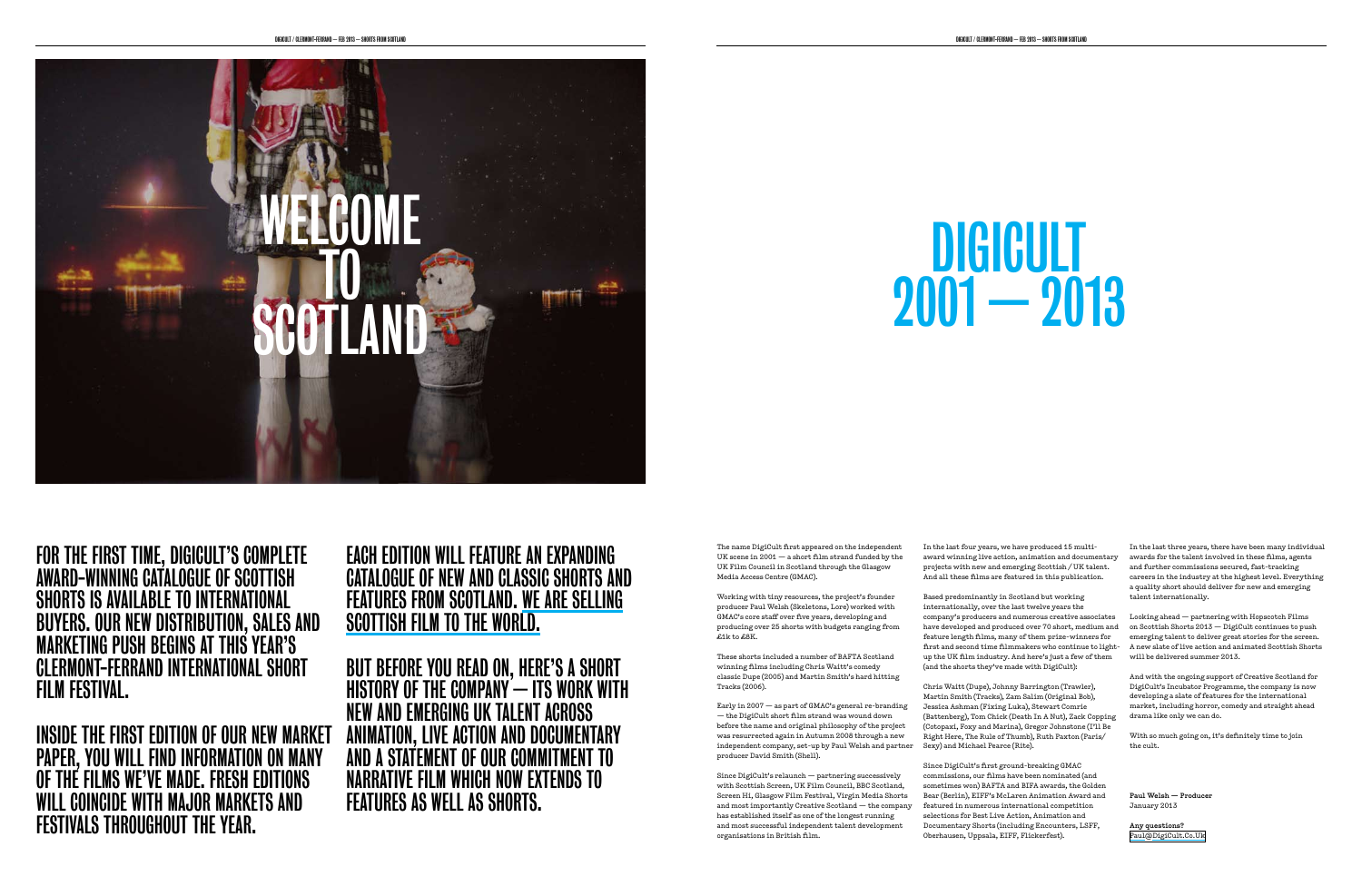**Battenberg (2010)**

**Animation / Horror:** Hidden inside an abandoned house a strange universe awaits an unsuspecting visitor.

**Developed / Produced by:** DigiCult **Writer / Director:** Stuart Comrie **Producer:** Anna Odell **Running time:** 12' 19"

**Awards and Nominations:** BAFTA Scotland New Talent Award 2010 for Best Animation Jim Poole Scottish Short Film Award Winner 2010 Nominated McLaren Award for Best New British Animation 2010

#### **Festivals (selection):**

Edinburgh International Film Festival 2010 Inverness Film Festival 2010 CFC Worldwide Short Film Festival 2010 Festiwal Animator 2010 Encounters International Film Festival 2010 Celluloid Screams Sheffield Horror Film Festival 2010

**Funders:** UK Film Council, Scottish Screen,

BBC Scotland

#### **ANIMATION / HORROR**

# BATTENBERG



DEATH

IN A

NUT

**Fixing Luka (2011)**

**Animation / Family:** Luka drives his sister mad performing obsessive, nonsensical routines with sugar cubes and thimbles.

**Developed / Produced by:** DigiCult **Writer / Director:** Jessica Ashman

**Producer:** Anna Odell **Running time:** 11' 20"

#### **Awards and Nominations:**

BAFTA Scotland New Talent Awards 2011 / Winner for 'Best Original Score', Nominated for 'Best Animation' London Limelight Film & Arts Awards / Nominated for 'Best Animation', 'Best Visual', 'Best Film of the Night'

#### BAFTA Scotland 2011 / Winner for 'Best Animation'

Van D'Or Awards 2012, Best Film & Director

#### **Festivals (selection):**

Alcine Festival de Cine 2012 Eberwalde International Film Festival 2012 Indian International Disability Festival 2012 Warsaw Film Festival 2012 FiC BUEU International Film Festival 2012 London Short Film Festival 2012 Glasgow Short Film Festival 2012 Flatpack Festival, Birmingham 2012 Alta Langa Film Festival 2012 Saguenay International Puppet Festival 2012

**Funders:** Creative Scotland, UK Film Council and BBC Scotland

# THe DIGICULT CATA LUGUE<br>L

#### **The Tannery (2010)**

**Animation / Fantasy:** A recently-shot fox discovers the horrors of the Tannery as a hunter prepares his pelt for market.

**Developed by** DigiCult / **Produced by** Axis Animation **Writer / Director:** Iain Gardner **Producer:** Anke Hilt, Richard Scott **Running time:** 5' 50"



**Awards and Nominations:** Best Animation, Celtic Media Festival 2011 Animated Exteter 2011, Winner of Audience Award & 2nd Prize Screen Out Loud Edinburgh International Film Festival 2010, nominated for the McLaren Award

#### **Festivals (selection):**

#### London International Animation Festival 2012 Festiwal Animator 2012

Cinequest 21 Short Film Festival 2011 Glasgow Short Film Festival 2011 2D OR NOT 2D Animation Festival 2011 Foyle Film Festival 2010 Tehran 27th International Short Film Festival 2010

Encounters Film Festival 2010 New York Eurasian Film Festival 2010 Inverness Film Festival 2010 Ottawa International Animation Festival 2010

**Funders:** UK Film Council, Scottish Screen, Channel 4

#### **Death in a Nut (2012)**

#### **Animation & Live Action / Supernatural:**

When Death comes to take Jack's dying mother away, Jack beats him till he is small enough to be put in a nut and thrown out to sea.

#### **Developed / Produced by:** DigiCult

**Writer / Director:** Tom Chick **Producer:** Philippa Farnese, Paul Welsh **Cast:** James Anthony Pearson, Kathryn Howden, Tam Dean Burn **Running time:** 16'

#### **Awards and Nominations / Festivals (selection):**

Edinburgh International Film Festival 2012, nominated for Best British Short Inverness Film Festival 2012 Shnit Shortfilmfestival 2012, nominated for Best Short Film Under 20 minutes Glasgow Short Film Festival 2013, nominated for Best Scottish Short

**Funders:** Creative Scotland

**Selling Scottish film and talent to the world**

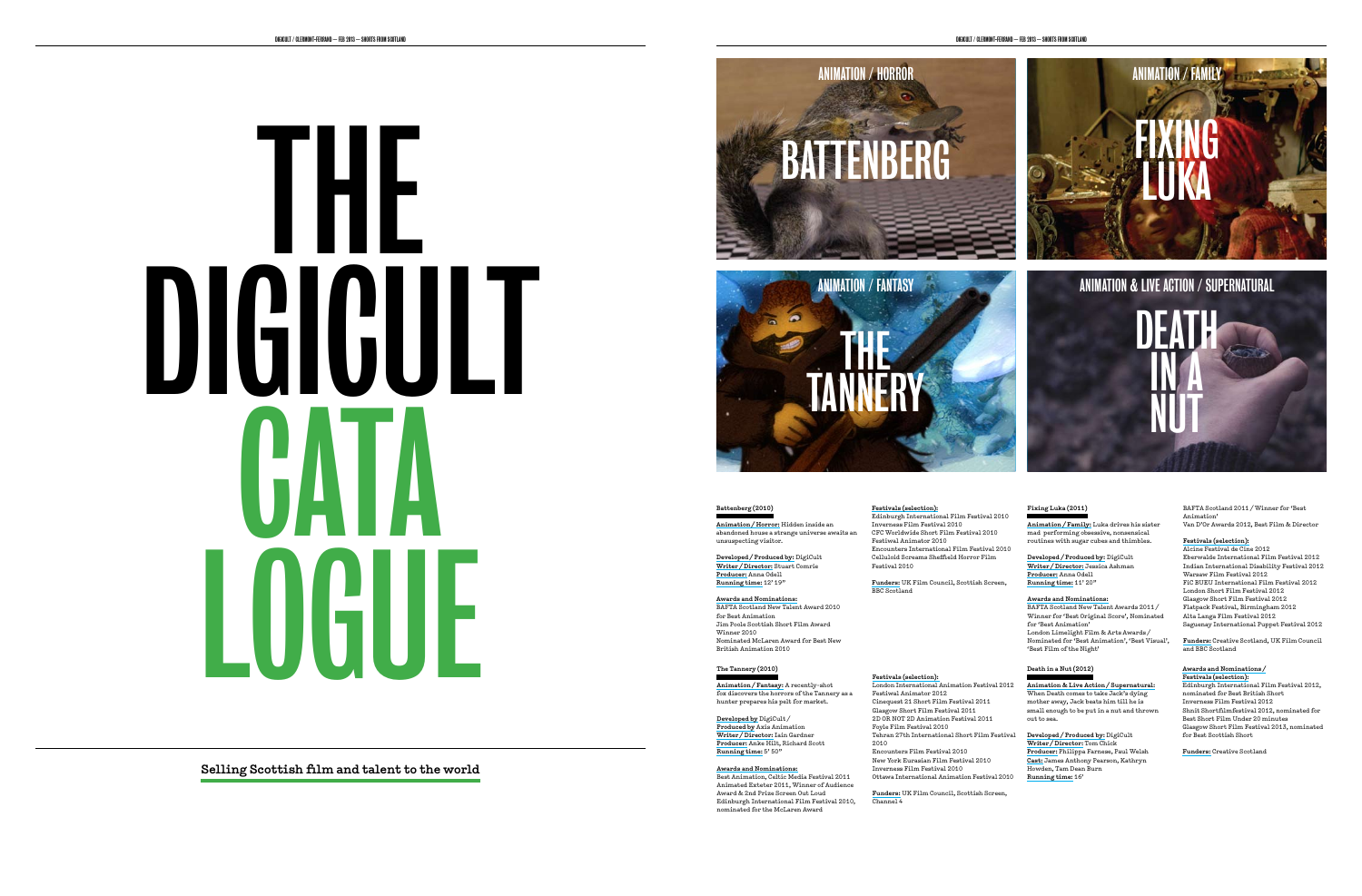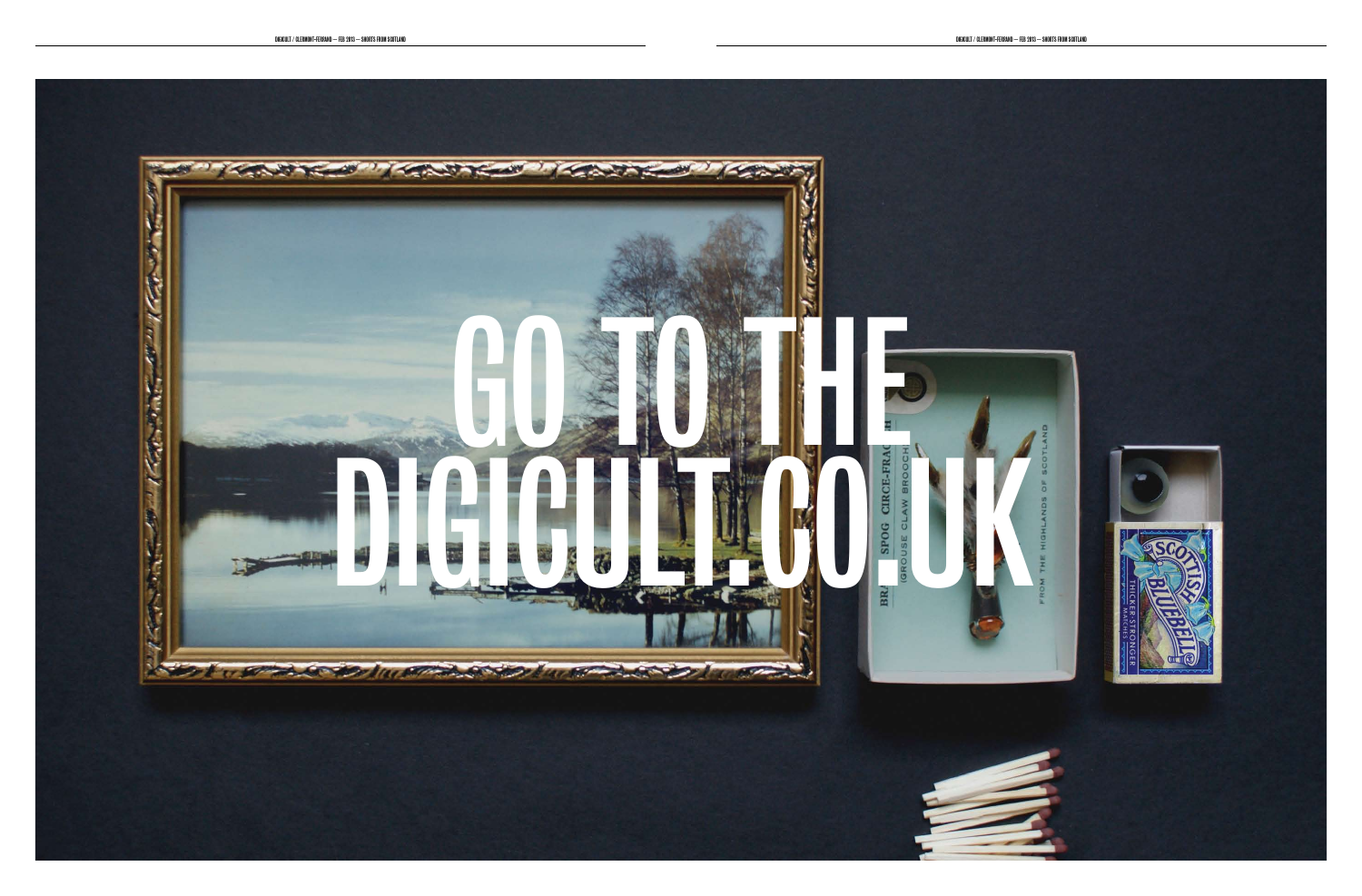#### **Paris/Sexy (2010)**

**Horror:** Greer's dull, drab life is set to change when the impossibly glamorous Francoise and

Seamus arrive.

**Developed / Produced by:** DigiCult

### **Writer / Director**: Ruth Paxton

**Producer:** Rosie Crerar, Paul Welsh **Cast:** Kim Chapman, Finbar Furey, Martin Compston, Elisa Lawoski **Running time:** 23'

#### **Awards and Nominations:**

London Short Film Festival 2011, Winner of UK Film Council Best British Short Film Encounters International Film Festival 2010, Nominated for Best of British & Encounters

Grand Prix Prize

Uppsala International Short Film Festival 2010, Nominated for International Grand

Prix Prize

Xiith WT OS International Film Festival 2010, Nominated for Best in Show Prize Festival International Du Court Metrages 2010, Nominated for Short Fiction Competition Edinburgh International Film Festival

2010, Nominated for Best British Short Film

#### **Festivals (selection):** Gimli Film Festival 2012

Odense International Film Festival 2012 Litchtspielklub Kurs Film Festival 2011 Reggio Film Festival 2010 Inverness Film Festival 2010 Shortini International Short Film Festival 2010 Dresden International Short Film Festival 2010

**Funders:** UK Film Council, Scottish Screen

SAVED

#### JESSICA ASHMAN, CIARA BARRY, KATE BURTON, TOM CHICK, STUART COMRIE, ZACK COPPING, ROSIE CRERAR, PHILIPPA FARNESE, IAIN GARDNER, ANKE HILT, GREGOR JOHNSTONE, MICHAEL KEILLOR, CATRIONA MACINNES, ADRIAN MACDOWELL, ROSS MCKENZIE, ANNA ODELL, RUTH PAXTON, MICHAEL PEARCE, FINLAY PRETSELL, EVA RILEY, MARTYN ROBERTSON, RICHARD SCOTT, DEVA SMITH.

### JUST SOME OF THE BRILLIANT WRITING, DIRECTING AND PRODUCING TALENT WE'VE WORKED WITH.



**Romance:** A young boy from Skye flirts with the idea of giving up heroin and returning home to the islands. But then he meets Marina.

**Developed / Produced by:** DigiCult **Writer / Director:** Zack Copping **Producer:** Philippa Farnese, Paul Welsh **Cast:** Pollyanna McIntosh, Lorne MacFadyen, Mark Oliver **Running time:** 24' 21"

#### **Festivals (selection):**



Inverness Film Festival 2012 Glasgow Short Film Festival 2013

**Funders:** Creative Scotland, UK Film Council

#### **Saved (2011)**

**Thriller:** A highly lethal virus is spreading across the globe to devastating effect, seen through the eyes of an 11-year old girl in a small community in Scotland.

**Developed by DigiCult / Produced by:** Capricorn Films

**Writer / Director:** Stuart Elliott **Producer:** Suzanne Reid **Cast:** Megan Fraser, Bailey Newsome, Eric Robertson **Running time:** 11' 34"

#### **Festivals (selection):** Sao Paulo International Short Film Festival 2012 Inverness Film Festival 2012 Lanterna Film Festival 2012 Encounters Short Film Festival 2011 Sitges Film Festival 2011 Glasgow Short Film Festival 2011 Aguilar de Campoo International Film Festival 2011

Bangladesh Short Film Forum

**Funders:** UK Film Council, Creative Scotland, BBC Scotland

#### **A Cuillin Rising (2011)**

**Drama / Family:** In an old caravan on the Isle of Skye, teenage lovers Sorley and Maggie spend time together awkwardly, stalked by the haunting presence of Sorley's father, Hector.

**Developed / Produced by:** DigiCult in association with Urbancroft **Writer / Director:** Catriona MacInnes **Producer:** Martyn Robertson **Cast:** Lorne MacFadyen, Annie Macleod, Robin Thomson **Running time:** 20'

#### **Awards and Nominations:** London Short Film Festival 2012, British

Council Best New Short Nomination Underwire Film Festival 2012, Winner of Best Cinematography

#### **Festivals (selection):**

Seattle International Film Festival 2013 Nashville Film Festival 2012 Glasgow Short Film Festival 2012 Inverness Film Festival 2011 55th BFI London Film Festival 2011

**Funders:** UK Film Council, Creative Scotland, BBC Scotland

#### **Labour (2010)**

**Drama:** The fear of getting old and the world losing its infinite possibilities grows every day for Henry, a young man working in an old people's home.

**Developed / Produced by:** DigiCult **Writer:** Kenneth MacLeod **Director:** Michael Keillor **Producer:** Pete Thornton **Cast:** Michael Sorcha, Alex Howden, Lauren Lamarr **Running time:** 15'

#### **Festivals (selection):**

Edinburgh International Film Festival 2010 Inverness Film Festival 2010

**Funders:** UK Film Council, Scottish Screen, BBC Scotland

#### **Sweetheart (2012)**

**Drama / Family:** Lou has Down's Syndrome and lives with her controlling sister Ashley. When a new man comes into their lives, the sisters become bitter rivals for his love.

**Developed/Produced by:** DigiCult **Writer / Director:** Eva Riley **Producer:** Philippa Farnese, Paul Welsh **Cast:** Jo Eastwood, Nicola Jo Cully, Iain Lowden **Running time:** 15' 17"

#### **Nominations / Festivals (selection):** Slamdance Film Festival 2013 (in competition)

London Short Film Festival 2013 Cinecity Film Festival, Brighton, 2012 Inverness Film Festival 2012 Message to Man Festival, St Petersberg 2012 Ozu Film Festival 2012 (in competition) Underwire Film Festival 2012, nominated Best Director Award

**Funder:** Creative Scotland





RITE



#### **Rite (2010)**

**Drama / Family:** Rite is a portrait of a man on the edge. Alcoholic and estranged father Mike is determined to make his son's birthday a day he'll never forget.

**Developed / Produced by**: DigiCult **Writer / Director:** Michael Pearce **Producer:** Ross McKenzie, Paul Welsh **Cast:** Bradley Hall, Martin Herdman **Running time:** 17'

#### **Awards and Nominations:**

Best Director Award, Lille Festival of European Cinema 2012 Winner of Long Form Award, Rushes Soho Short Film Festival 2011 BAFTA Best Short Film nomination 2011 BIFA Best British Short nomination 2011

#### **Festivals (selection):**

Future Shorts Festival 2012 MIX Copenhagen LGBT Film Festival 2012 Tampere International Short Film Festival 2011 (in competition)

**Funders:** UK Film Council New Cinema Fund, Film London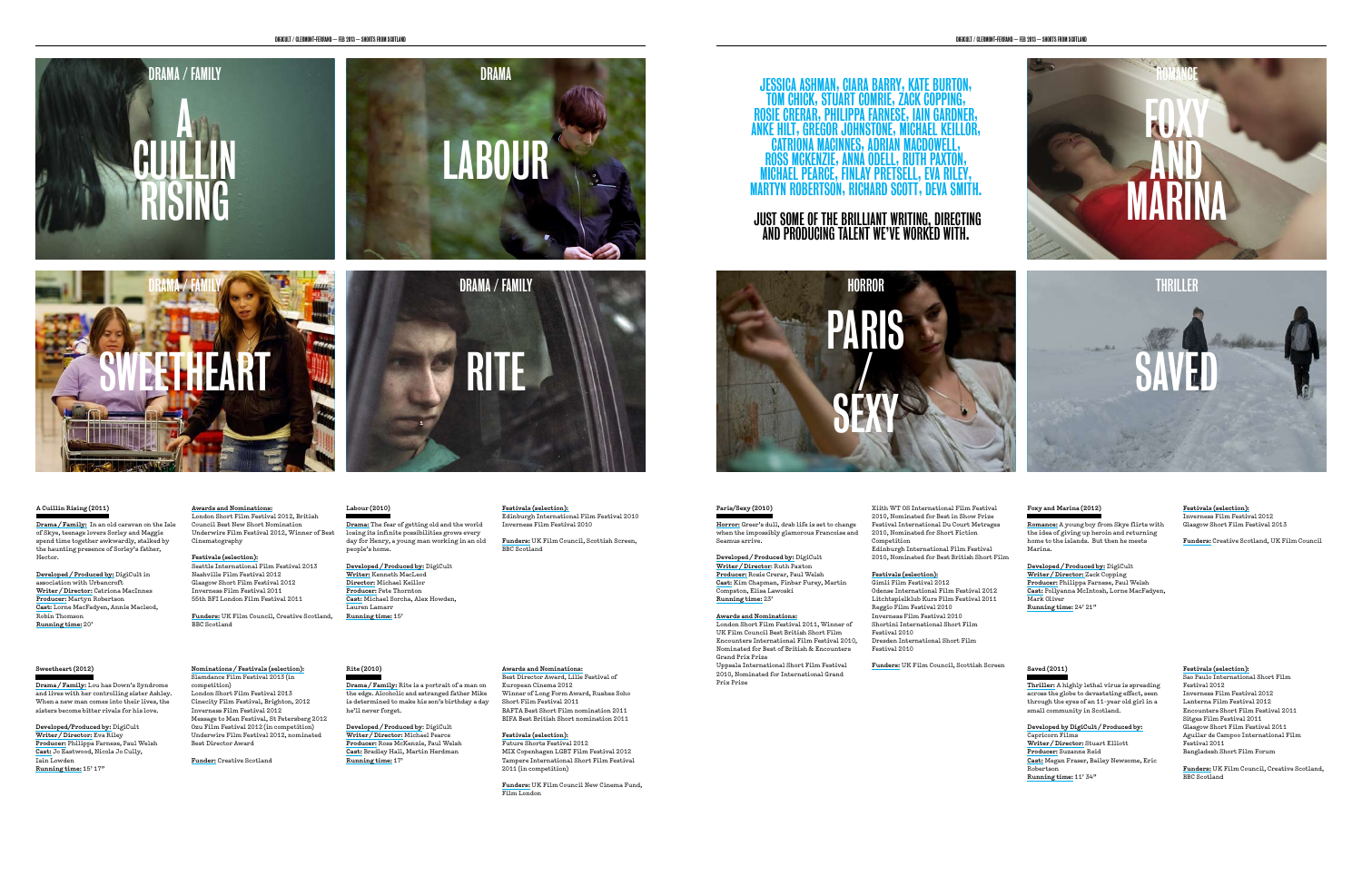#### **Cutting Loose (2011)**

"I'm trusted with a pair of scissors and I'm in here for murder".

**Documentary:** A fascinating snapshot of prison life in the build-up to the annual Scottish Prison Service hairdressing

competition.

**Produced by:** DigiCult and Imagine Pictures **Director / Producers:** Adrian MacDowall, **Producer:** Paul Welsh

Finlay Pretsell **Running time:** 30' **Awards:**

Winner Best Short Documentary, Encounters Film Festival 2012 Winner Best Matter of Fact Film, Indianapolis Film Festival 2012 Winner

#### Grand Prix, Asterfest 2012 Winner for Best Documentary, Flickerfest 2012 Winner Jury Prize, Best Short Documentary, Riverrun 2012

**Festivals (selection):** DocuWeeks 2012 (New York) Encounters 2012 Hotdocs 2012 (in competition) SXSW 2012 (in competition) Rimouski International Youth Cinema

Festival 2012 **Funders:** UK Film Council, Creative Scotland, BBC Scotland



#### **The Rule of Thumb (2011)**

**Black Comedy:** Reclusive Barrow's attempt to engage with the world outside and become a fully formed adult leads him to a disastrous day at the local school.

**Developed / Produced by:** DigiCult **Writer / Director:** Gregor Johnstone **Producer:** Deva Smith **Cast:** Richard Dormer, Stella McCusker, Gary Lewis **Running time:** 18' 33"

**Festivals (selection):** London Short Film Festival 2012 Glasgow Short Film Festival 2012 Inverness Film Festival 2011

## WHAT IS DIGICULT? CINEMA. WHAT IS CINEMA? DIGICULT.

**Funders:** UK Film Council, Creative Scotland, BBC Scotland

#### JUST SOME OF THE GREAT PLACES **OUR FILMS HAVE SCREENED.**

**I'll Be Right Here (2010)**

### DigiCult SAL **AND** DIS<sup>®</sup>

**Black Comedy:** In a hotel room in Los Angeles, John Moffat prepares to meet his idol Steven Spielberg.

**Developed / Produced by:** DigiCult **Writer / Director:** Gregor Johnstone **Producers:** Ciara Barry, Deva Smith **Cast:** Angus MacInnes, Stephen McCole **Running time:** 17' 56"

> WE GET GREAT ONLINE SUPPORT FROM [distrify.com](http://www.distrify.com)

#### **Festivals (selection):**

FRESH EDITIONS OF THE PAPER WITH MAJOR MARKETS AND FESTIVALS throughout the year. Each edition will feature DigiCult's expanding catalogue of new and classic shorts and features.

> WE ARE SELLING SCOTTISH film to the world.

Edinburgh International Film Festival 2010 Jim Poole Award Nominee, 2010

**Funders:** Creative Scotland, UK Film Council, BBC Scotland

#### **Ever Here I Be (2010)**

**Romantic Comedy:** Valerie, a hopeless waitress, and Jason, a melancholy neon sign maker, are on separate paths. Can fate bring them back together?

**Developed / Produced by:** DigiCult **Writer / Director:** Kate Burton **Producer:** Philippa Farnese **Cast:** Tuppence Middleton, Christopher Simpson **Running time:** 15' 52"

**Festivals (selection):** London Short Film Festival 'Femmes Fantastiques' 2012 Portobello Film Festival, London 2011 Palm Springs International Short Film Festival 2011 Nashville International Film Festival 2011 Edinburgh International Film Festival 2010 Inverness Film Festival 2010

**Funders:** UK Film Council, Scottish Screen









#### BRISTOL, DRESDEN, COPENHAGEN, EBERWALDE, EDINBURGH, GLASGOW, INVERNESS, LONDON, NASHVILLE, NEW YORK, OBERHAUSEN, ODENSE, OTTAWA, SAO PAULO, SCHNIT, SEATTLE, SITGES, I, ST PETERSBERG, SYDNEY, TAMPERE TEHRAN, TORONTO, UPPSALA, WARSAW.

All Sales and distribution Enquiries [sales@digicult.co.uk](mailto:sales@digicult.co.uk)

For comprehensive information on the films featured in this edition, visit [digicult.co.uk/films](http://www.digicult.co.uk/films)

#### For exclusive previews and VOD downloads of the films featured in this edition, visit [digicult.muvies.com](http://www.digicult.muvies.com)

Any other questions? [paul@digicult.co.uk](mailto:paul@digicult.co.uk)